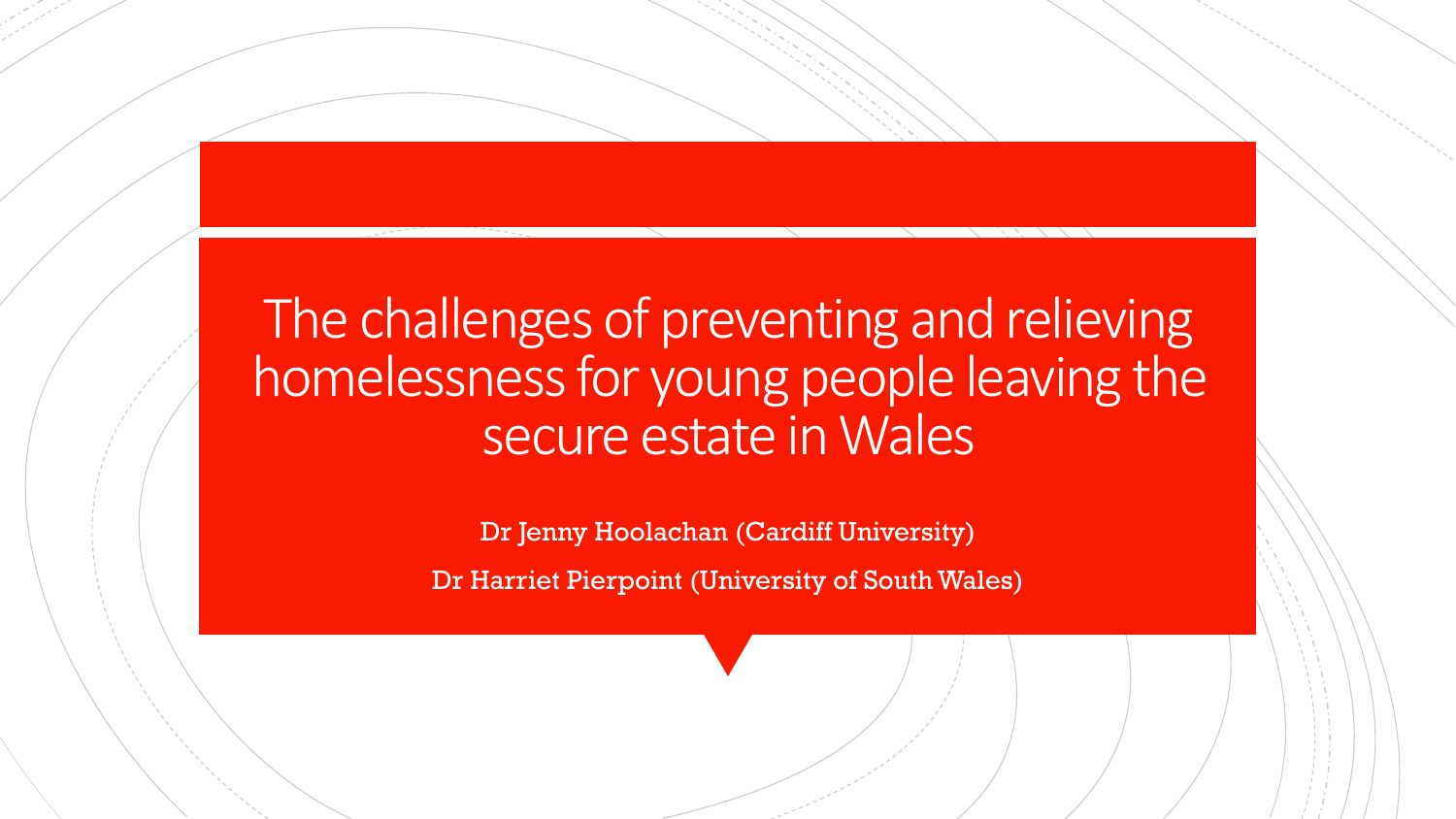

| OCIAL RESEARCH NUMBER:<br>0/2019     |  |
|--------------------------------------|--|
| <b>UBLICATION DATE:</b><br>0/07/2019 |  |

Evaluation of homelessness services to young people in the secure estate



Mae'r ddogfen yma hefyd ar gael y This document is also availa OCL © Crown Copyright Digital ISBN 978-1-83876-642-9

### **Overview**

- **T** Youth homelessness and the secure estate
- **Summary of the Pathway for young** people
- **Methodology**
- **Key findings**
- **Implications and next steps**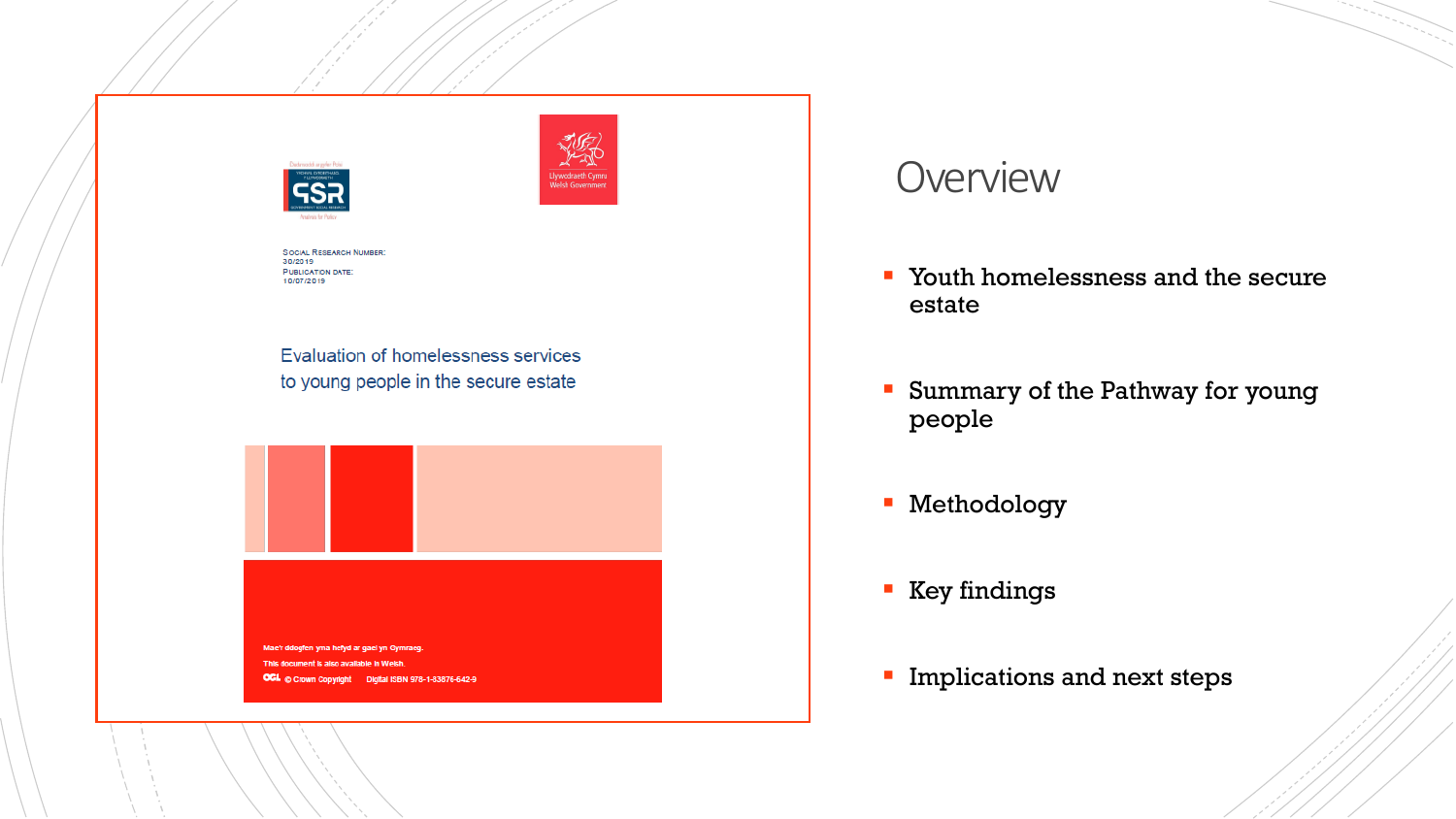

Those who end up in the secure estate tend to:

- Be small in number
- Have committed the most serious types of crime…
- …and/or be repeat offenders
- Have the most complex health and social problems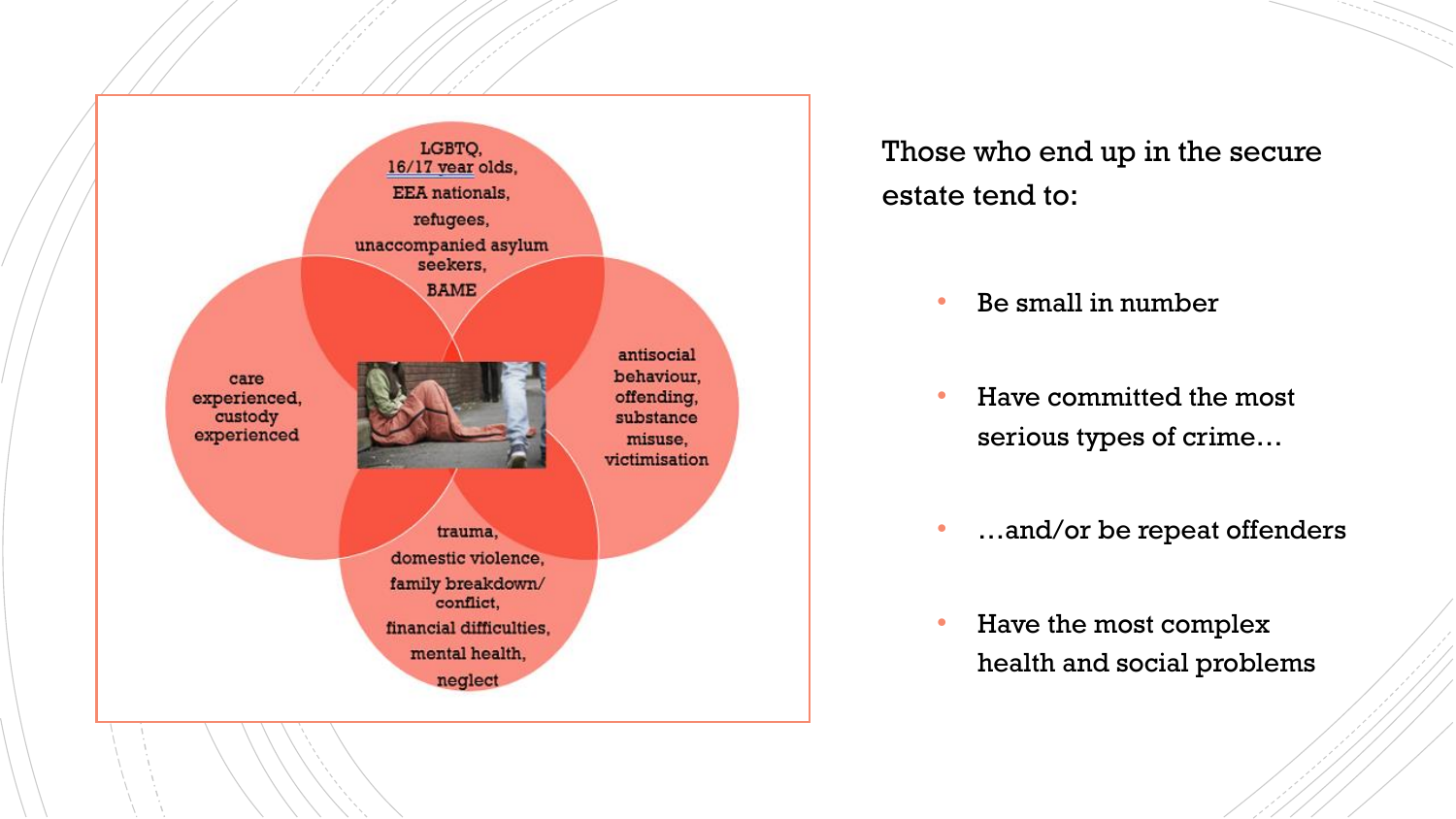# Young People's Pathway

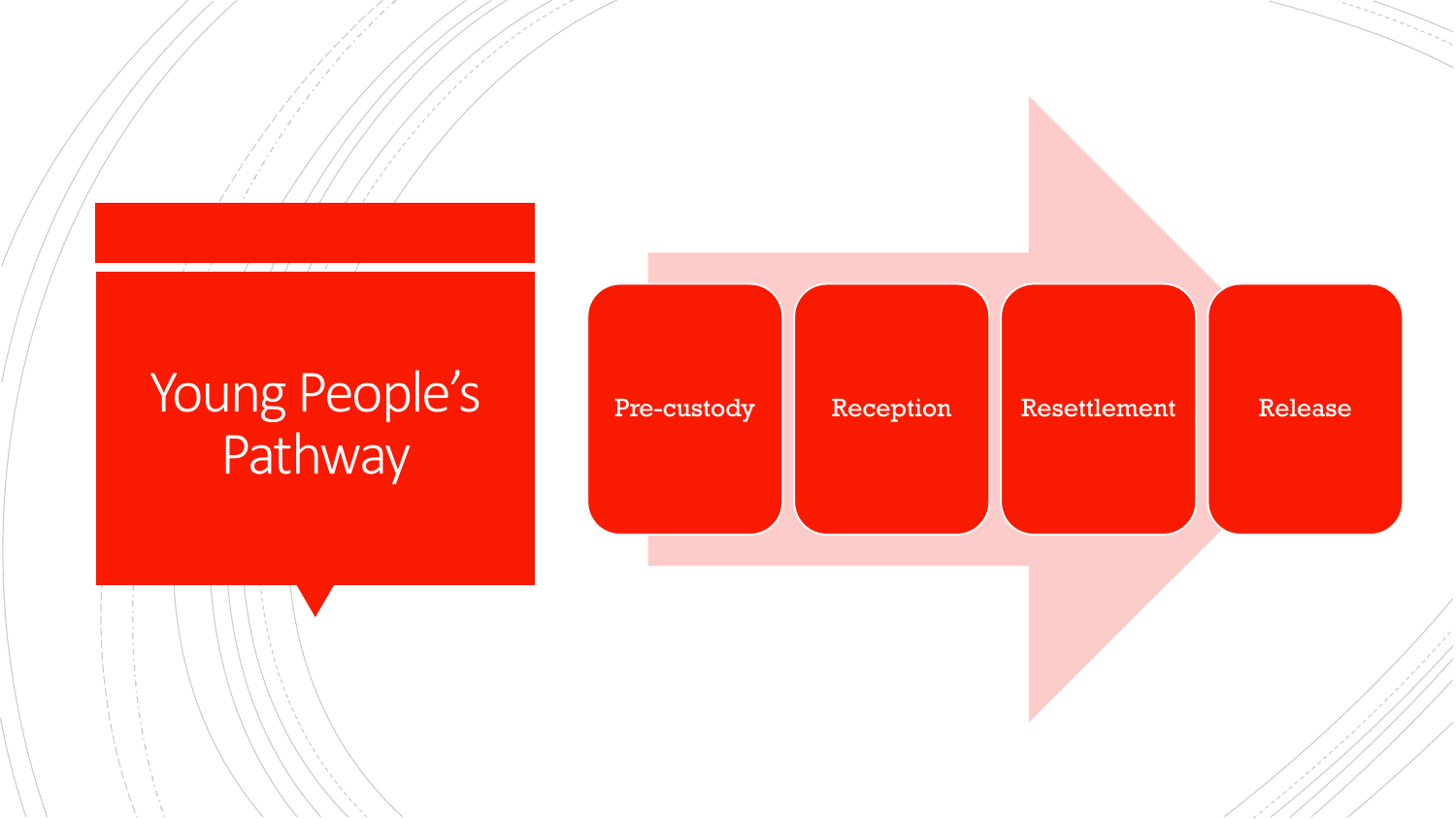Online survey of stakeholders (n=41)

Case studies of two young people including interviewing six stakeholders relevant to their case

Semi-structured interviews with young people (n=8)

Semi-structured interviews with national and local stakeholders (n=65)

> Focus group with senior stakeholders (n=9)

# Methodology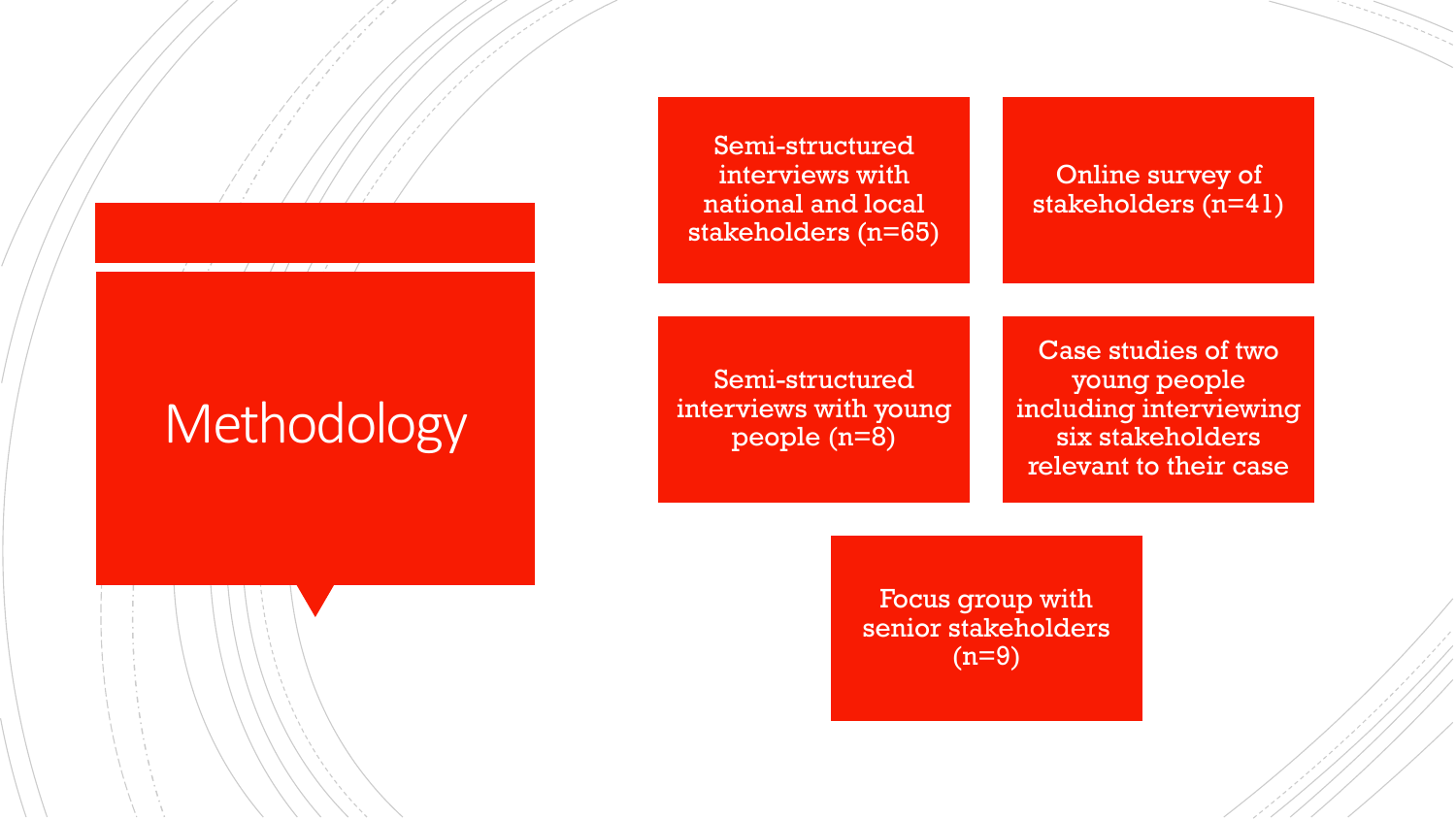# Stage 3: Resettlement

'The biggest issue I have is the 66 days. It's completely unrealistic to expect for us to keep a bed open for 66 days for a young person. It can't happen, it cannot happen. A young person will be found accommodation in a timely way, but I'm going to be honest, it will be seven days. It will happen. What I like about the 66 days is that the Youth Offending Service let me know that we've got this young person and we can start looking at it. But we cannot secure a bed for 66 days.'

- Children's Services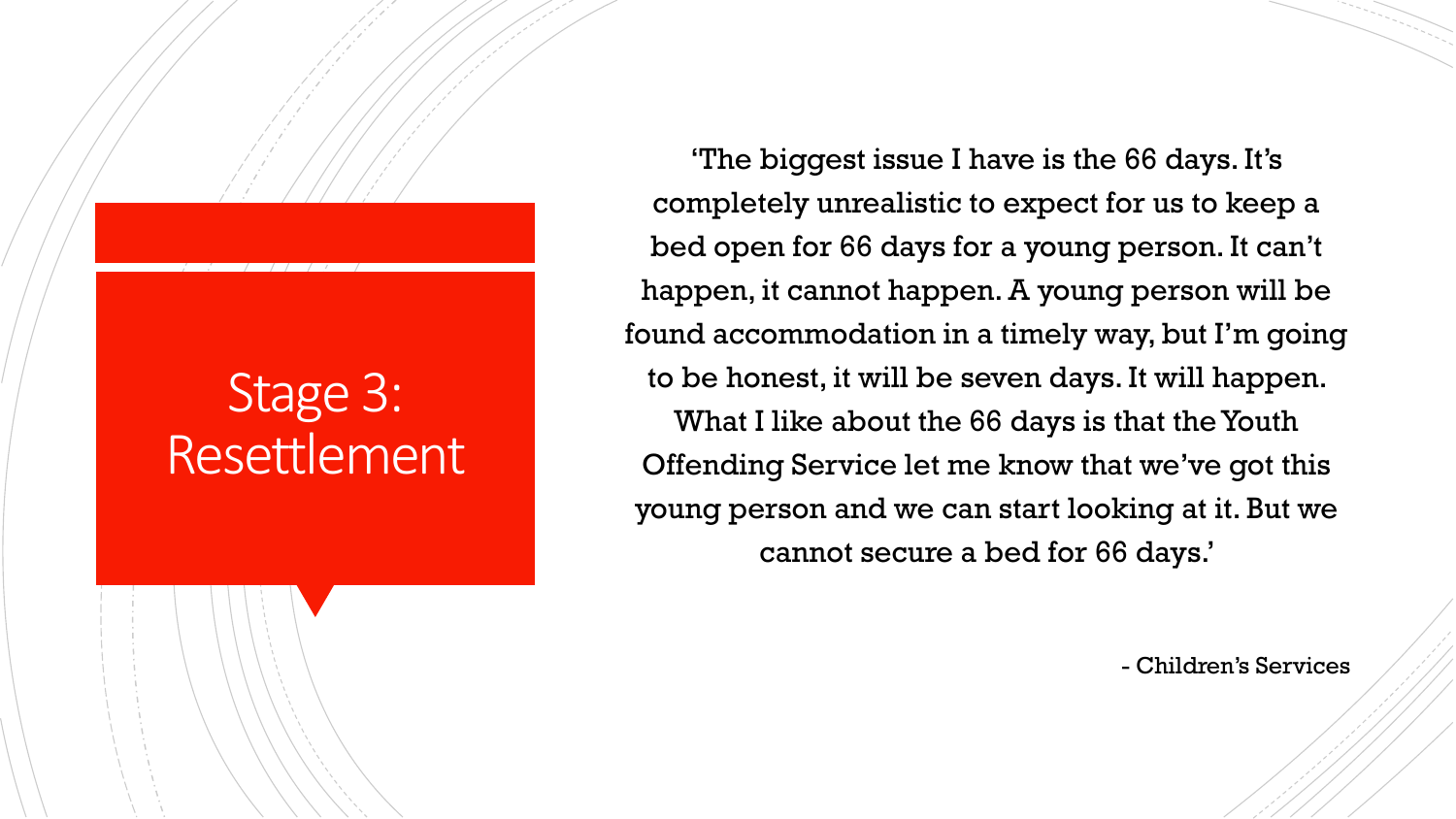## Stage 4: Release

'When there are problems it does seem to come down…and we have had a couple of examples in [local authority] where it does come down to the wire. We've had them be two days before they've been released and that's because they haven't been able to identify a placement because there aren't any'.

-Youth Offending Team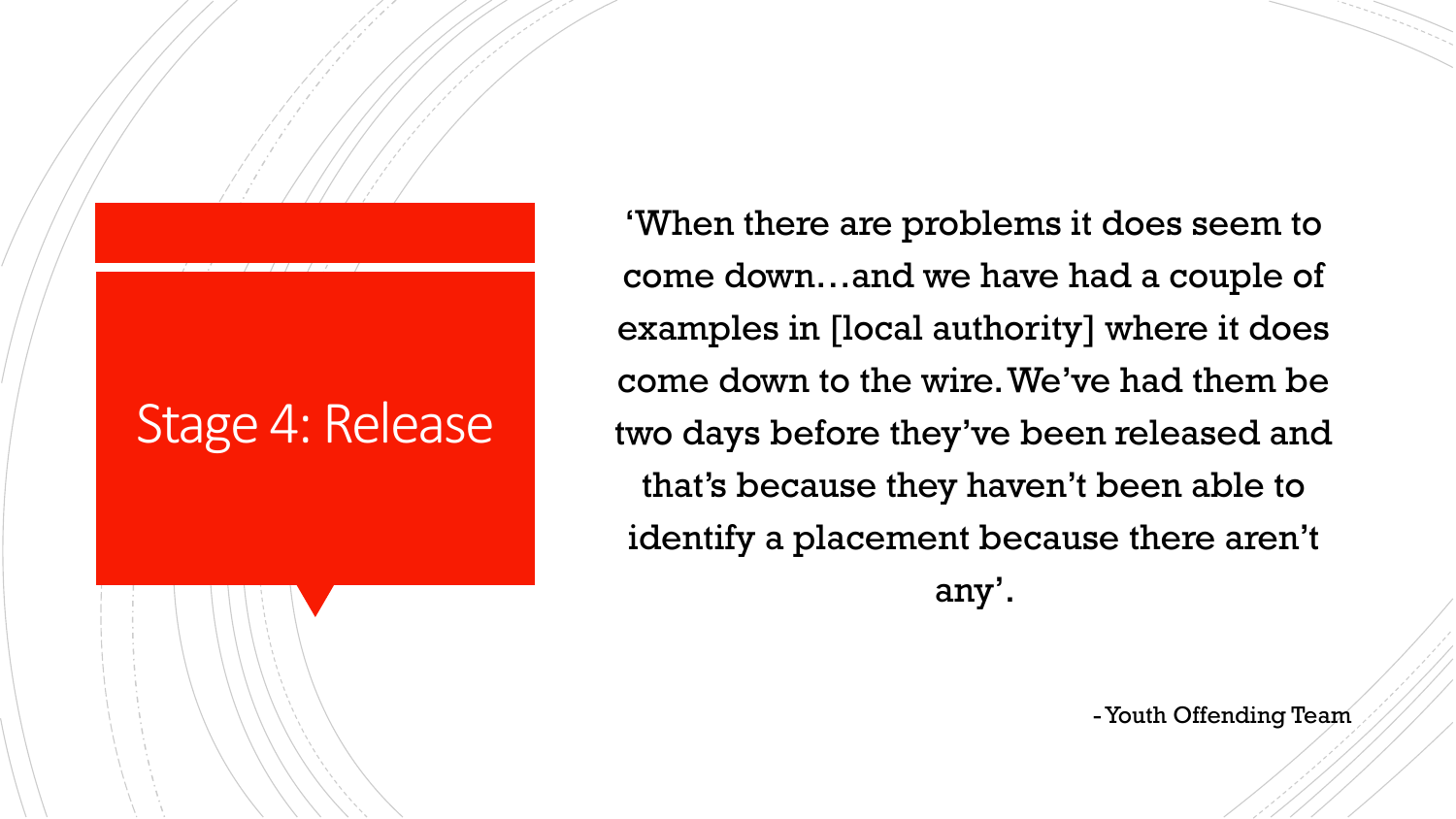"These young people are the most difficult at times to manage, for various reasons, you need very skilled staff, you need the right type of accommodation. It's not ideal putting them in accommodation with a lot of other people with very similar issues. It's a long-term situation, it's not quick win situation […] I think this is the big challenge really. It's having the stock, having it available on time, having the staff trained, having the right type of accommodation in the right place"

- Focus Group

### Availability of 'Suitable' Accommodation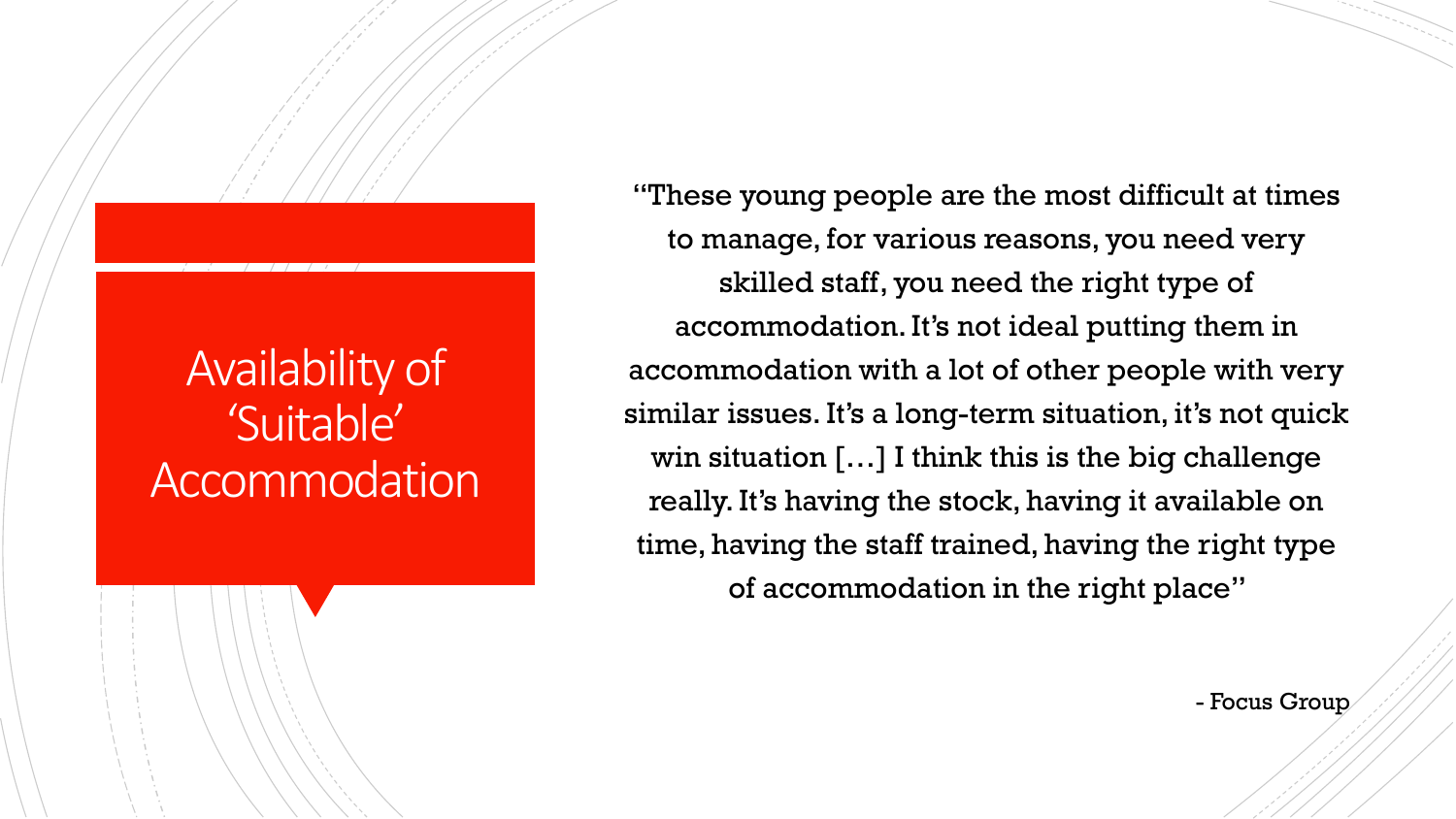

 B&B can increase people's vulnerability and also their risk of reoffending

### ■ However...

- **If the choice was B&B or nothing, B&B was the** preferred option
- **B&B** also seen as preferable to supported accommodation located far away from a YPs support networks
- **B&Bs vary in their quality some actually** provide better support and care than supported accommodation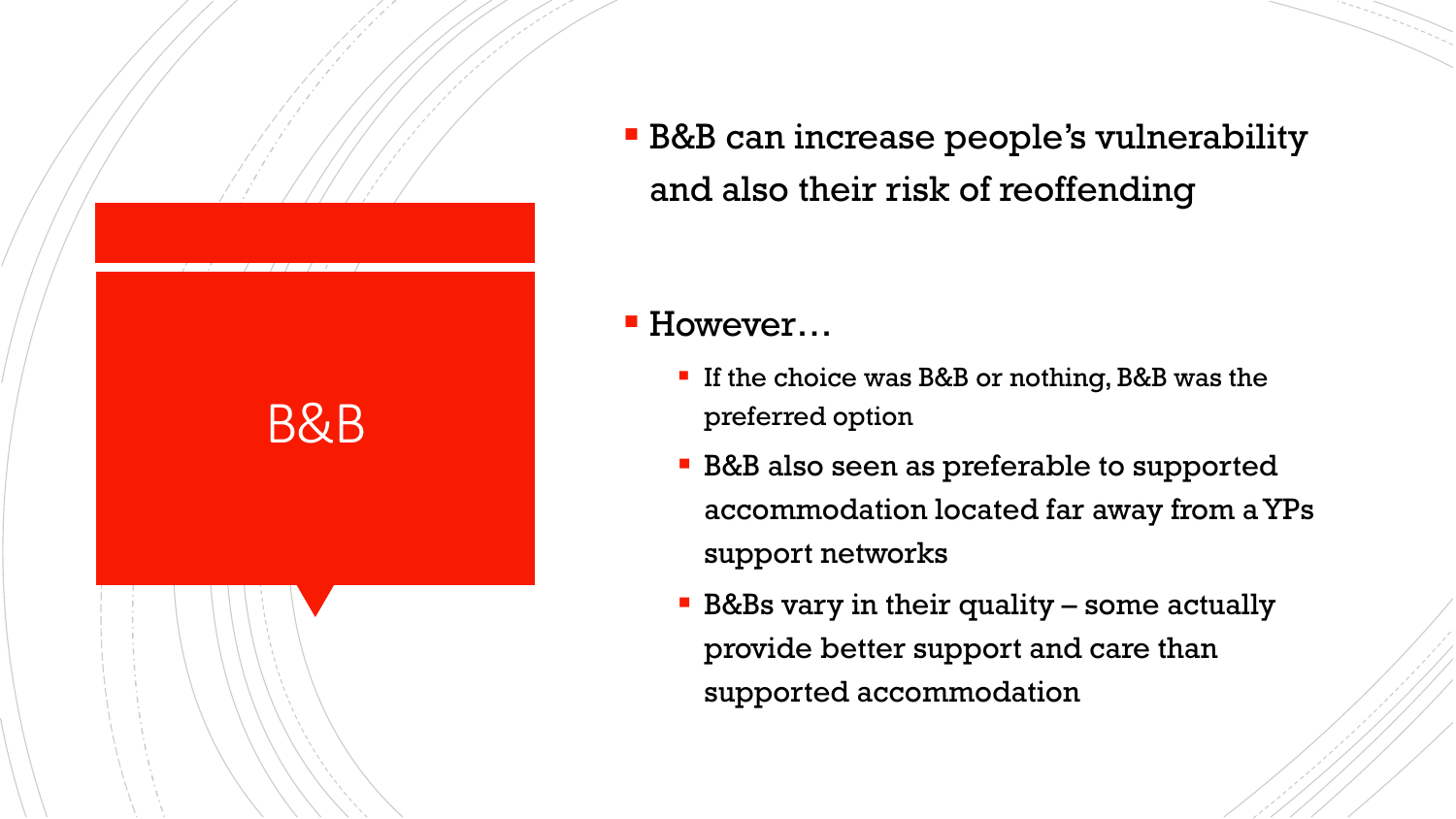## Other Unsuitable **Accommodation**

### Supported accommodation for adults

### Family accommodation

Placement in larger hostels (where it was felt that a YP would be better off in smaller premises)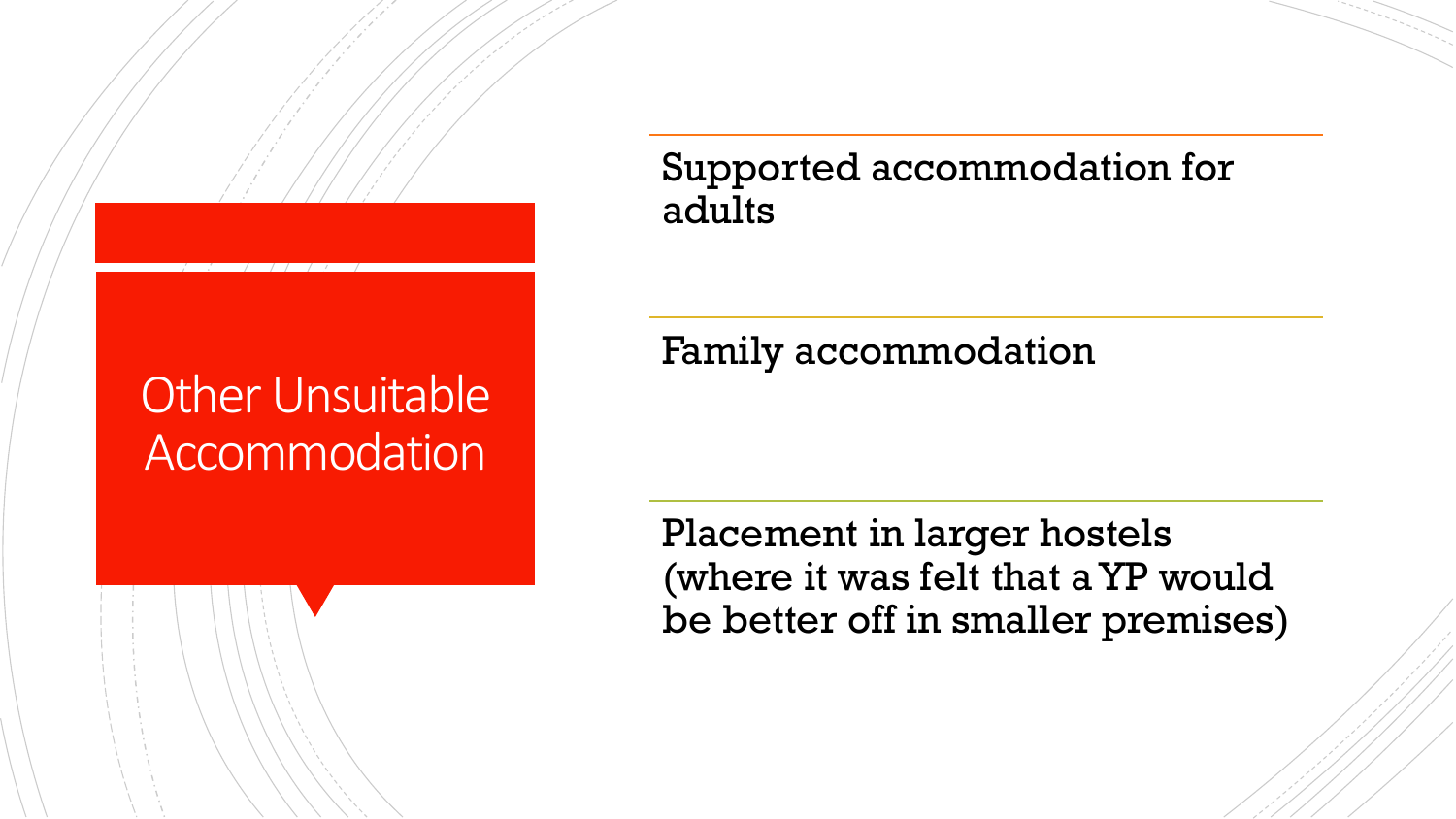Increase the availability of 'appropriate' supported accommodation

### **But what might this look like?**

- Very small number of beds (max number  $= 4$ )
- Full-time support (staff on-site)
- 1 to 1 staff/resident ratio
- **Emphasis on mental health and addiction support**
- Mixed views about whether there should be a strict regime in place (to mimic custody) or not
- A 'mini Tresillian House'

### **OR**

- Support existing accommodation providers to accommodate high risk young people
- Reconfigure high-quality B&B accommodation into the fold of supported accommodation
- **A Housing First approach**

#### **And how might this be achieved?**

- **Commissioning**
- **Partners pooling budgets**
- **Local authorities pooling accommodation**